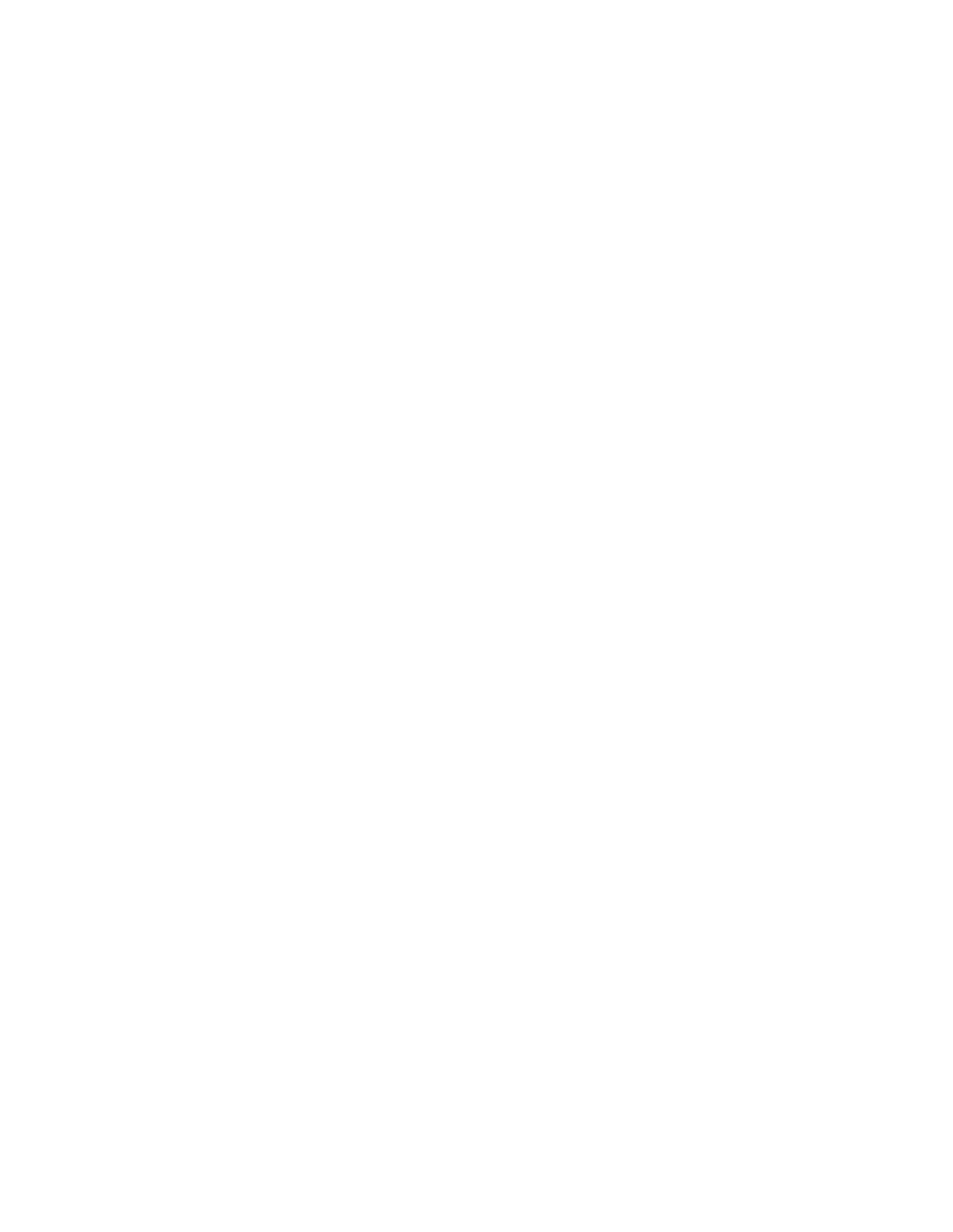#### **CITY OF UNION CITY MINUTES FOR THE REGULAR PLANNING COMMISSION MEETING ON THURSDAY, APRIL 19, 2018, 7:00 P.M. IN THE COUNCIL CHAMBERS OF CITY HALL 34009 ALVARADO-NILES ROAD UNION CITY, CA 94587**

- **1. ROLL CALL: Chairperson Lee Guio, Vice Chair Harris Mojadedi Commissioners Ray Gonzales Jr., Jo Ann Lew Absent: Harpal Mann** 
	- **STAFF: Joan Malloy (Economic and Community Development Director); Carmela Campbell (Planning Manager); Avalon Schultz (Senior Planner); Farooq Azim (Principle Engineer); Alex Mog (Deputy City Attorney); Kris Fitzgerald (Administrative Assistant)**

# **2. APPROVAL OF MINUTES:**

- **A.** The regular Planning Commission minutes of March 15, 2018 were approved as submitted.
- **3. ORAL COMMUNICATIONS:** None.
- **4. WRITTEN COMMUNICATIONS:** None.
- **5. PUBLIC HEARINGS:**
	- **A. CONTINUED HEARINGS:** None.
	- **B. NEW HEARINGS:** None.
- **6. SUPPLEMENTAL STAFF REPORTS:**
	- **A. CONTINUED REPORTS:** None.
	- **B. NEW REPORTS:**
		- **1. STUDY SESSION FOR TURK ISLAND LANDFILL CONSOLIDATION AND RESIDENTIAL SUBDIVISION PROJECT AND DRAFT EIR** – The applicant, Nuvera Homes, has proposed a subdivision of 33 single-family residential units on a 6.3-acre site that once served as a landfill. The project proposal includes the excavation and removal of all landfill debris from the property. Landfill debris removed from the site would be deposited onto the adjacent closed Turk Island Landfill and capped using engineered controls under the supervision of State, regional, and local regulatory agencies. Improvements to the adjacent Sea Breeze Park are also proposed as a part of the project. The project site is located between Sea Breeze Park and Westport Way, just west of Carmel Way (APN: 482- 053-004). A draft Environmental Impact Report (DEIR) was prepared for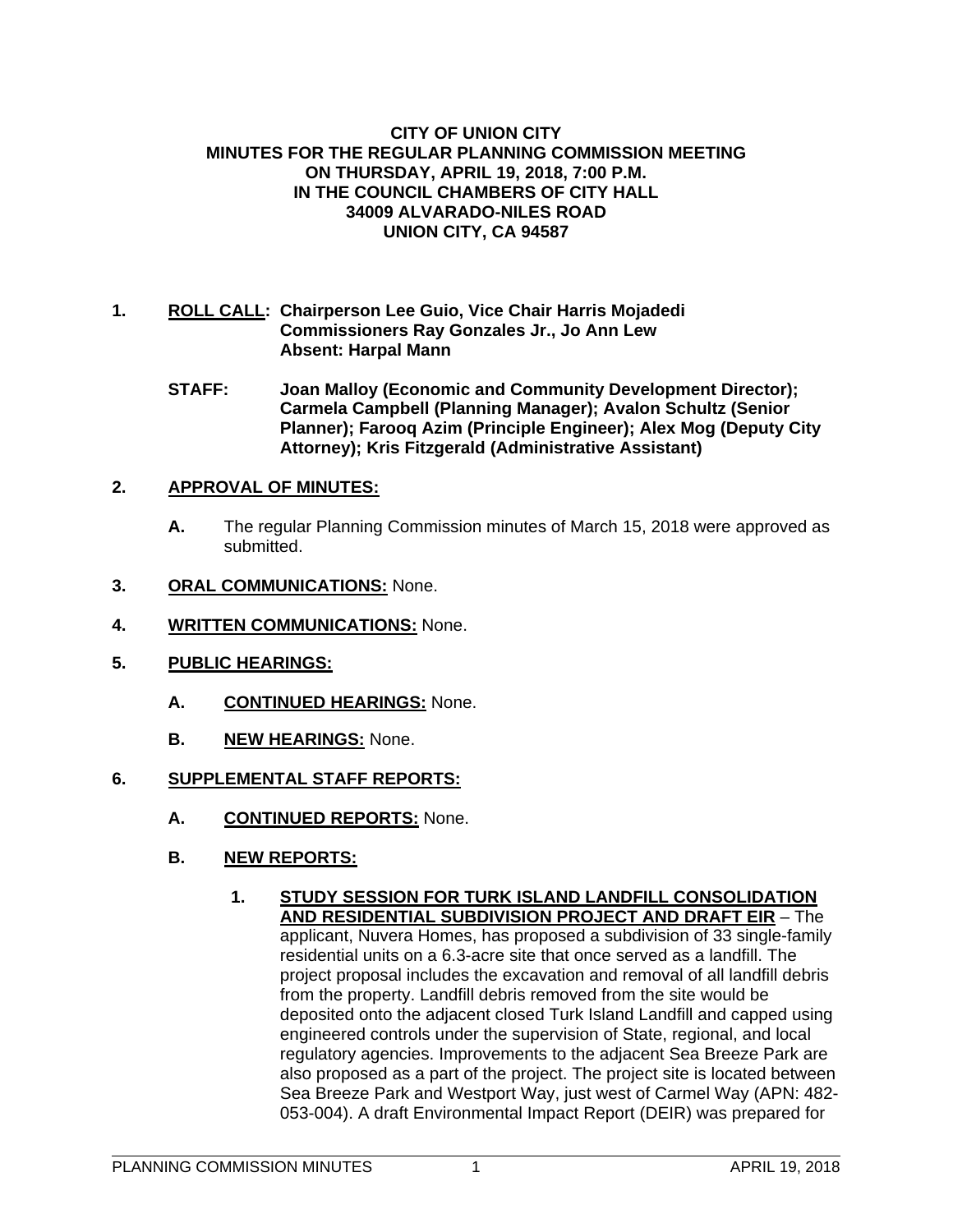this project. The 45-day public review period for the DEIR ends on April 30, 2018.

Avalon Schultz, Senior Planner, presented the staff report.

Ms. Auld, Lamphier Gregory, presented a summary of how the Draft Environmental Impact Document was prepared.

Commissioner Gonzales asked if the applicant had held any public meetings with the neighbors around the project.

Ms. Schultz replied that City staff held a scoping meeting in the area and over the summer the applicant held a public meeting for the neighbors. Ms. Schultz stated that staff wasn't in attendance at the applicant's meeting.

Commissioner Gonzales asked if they are going to do anymore public meetings.

Ms. Schultz replied that she is not aware if they have any planned but the City will be holding a public hearing at the Planning Commission at the end of the summer. Ms. Schultz stated that the applicant may be able to elaborate during the public comment period.

Commissioner Gonzales asked when the materials are removed from Parcel C and redistributed on the 47 acre parcel will that create any new odor issues from the dumping.

Ms. Auld replied that the main landfill will not be opened or disturbed at all, the existing cap will remain and the material from Parcel C will be put on top of the existing cap and then a new cap will be put in place. Ms. Auld stated that the only potential for odor would be from debris from Parcel C.

Commissioner Gonzales asked how future development will mitigate against liquefaction due to its location next to the bay.

Ms. Auld replied that the technical consultants could respond in more detail but in this particular case we are talking about fully excavating a site and bringing in engineered fill that would go quite a bit deep on to the site. Ms. Auld stated that there would be many feet of engineered soil below the development and not native soil immediately below.

Commissioner Gonzales asked what would happen if the excavation occurs and soil sampling determines it is toxic or at unhealthy levels for the public.

Ms. Auld clarified whether the commissioner was talking about the debris itself or once they remove the debris and the residences go in there later.

Commissioner Gonzales replied that he is concerned about the time during excavation.

Ms. Auld replied that the controls that are already in place by the regulatory agencies address that potential and make sure that there aren't any releases but if they encounter any they wouldn't be able to move it up on to the main Turk Island landfill and would need to make arrangements to bring it to a hazardous waste facility.

Commissioner Gonzales noted that the developer will have to disclose that these homes have been built on a previous landfill site and asked how much surety will the developer be able to give to the new home buyers that there is no toxicity or anything unhealthy under their feet.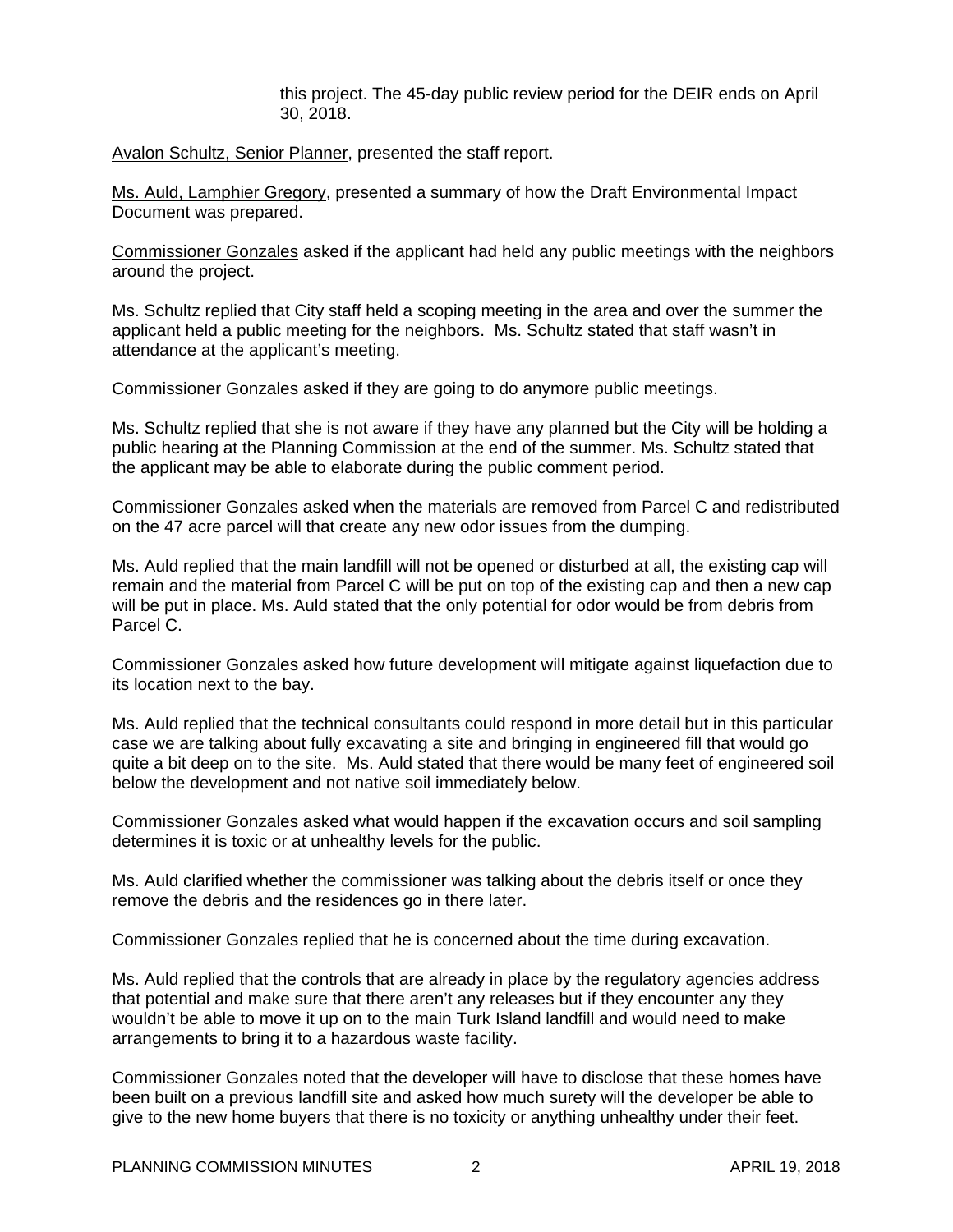Ms. Auld replied that verification sampling is required before backfill is brought in; that is to make sure that the soil even well below where the residents will be is at levels considered safe for residential development. Ms. Auld stated that the disclosures are largely to prevent anyone from digging very deep, past the point where the engineered fill has been put, or to go off the site and potentially dig off the site somewhere that could still be contaminated, but the site itself, the regulatory agencies will have to see the sampling and verify the fact that it is safe for residential development.

Commissioner Lew referred to the number of proposed one-story and two-story homes and stated that it did not appear to her that there were any one-story homes proposed.

Ms. Schultz replied that they are referred to as a "functional one-story" similar to what was approved on the Cabello project. Ms. Schultz stated that there is a two-story model that has been designed to minimize the appearance of the second floor and to provide full functional living on the first floor. Ms. Schultz stated that Plan 1 is meant to satisfy the one-story requirement.

Commissioner Lew stated that her question is whether the report is accurate or not that there is a one-story or there is not a one-story. Commissioner Lew stated that technically Ms. Schultz is pointing to a model that is a two-story building.

Ms. Schultz replied that is correct but it provides full living accommodations on the first floor but there is a small second story.

Commissioner Lew stated that when you consider the structure itself it is going to be built the height of a two-story residence.

Ms. Schultz replied that it is lower than the other homes. Ms. Schultz stated that it is similar to what was permitted at the Pulte Homes on the Cabello school site where a smaller second story was permitted to satisfy the one-story requirement.

Commissioner Lew referred to drawing L1, Parcel A and asked how Parcel A is separated from the homes on the loop road.

Ms. Schultz replied that the City is working with Union Sanitary District to make sure that their needs are met and the intention is that Parcel A would be landscaped, maintained by the HOA and usable by the residents as open space. Ms. Schultz stated that there would be trees, sidewalk and landscaped area so it is not intended to be separated from the residents.

Commissioner Lew clarified that someone living on the loop road facing Parcel A can walk directly from their front door to that trail.

Ms. Schultz replied that is correct and there would be a fence to keep people from going from Parcel A onto the main landfill. Ms. Schultz stated that there would be a fence at that edge but Parcel A is meant to be accessible to the residents.

Commissioner Lew clarified that there will be an HOA for this community.

Ms. Schultz replied yes and staff would like to see the CC&R's identify that the HOA is responsible for maintaining the front yards of the homes because the front yards of those homes will be providing the stormwater treatment for those lots.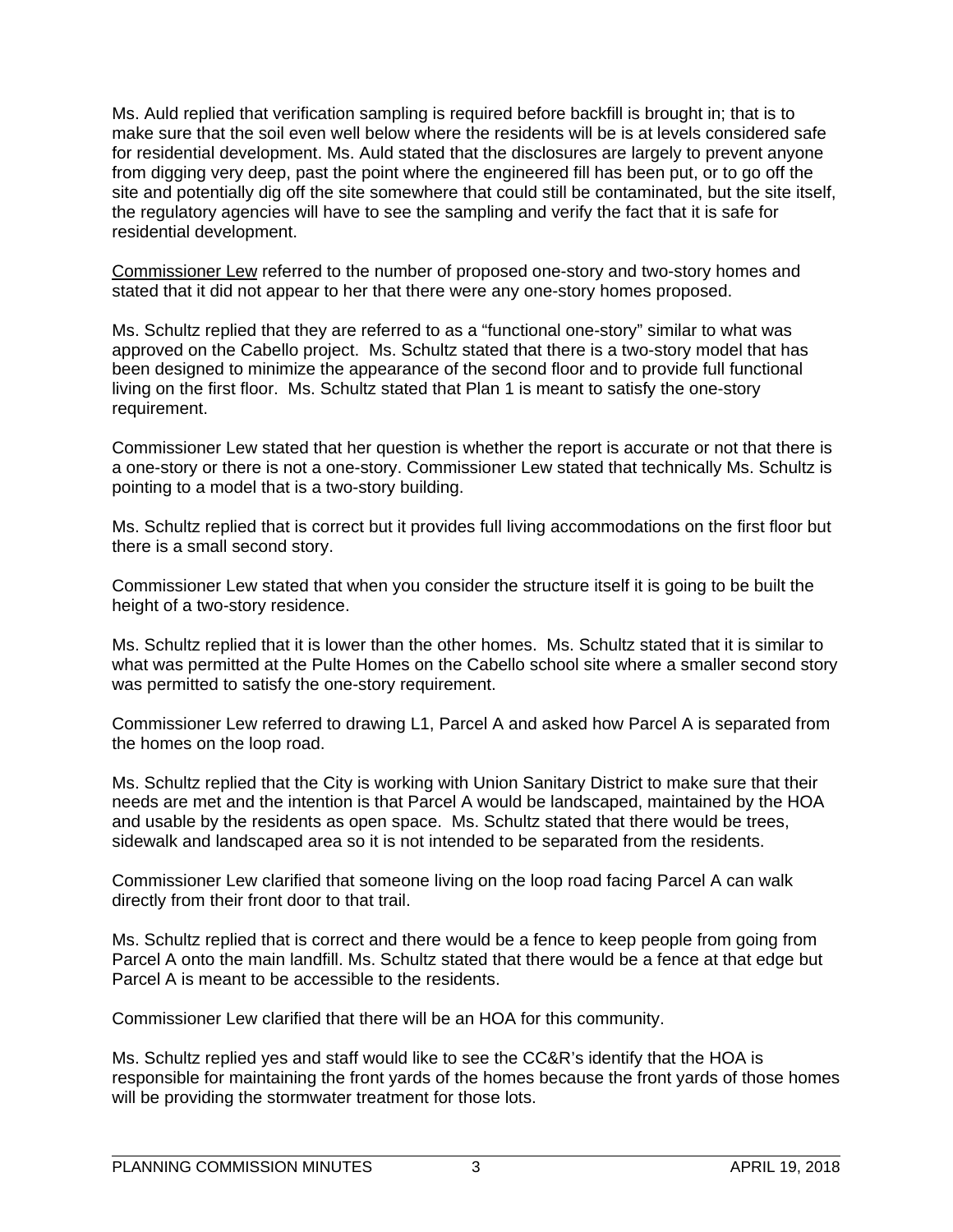Commissioner Lew noted that there seems to be a lot of interest from other agencies in this project and asked which agency will be responsible for observing the work that is being done.

Ms. Schultz replied that it will vary depending on which component of the project is being worked on. Ms. Schultz stated that for some portions of the project the applicant will be responsible for hiring a professional in the field; for instance the odor monitoring. Ms. Schultz stated that Regional Water Quality Control Board and Bay Area Air Quality Management District have their own processes.

Commissioner Lew stated that she thinks the biggest part is moving the soil from Parcel A to the landfill and asked if there will be people observing safety precautions are taken, that the wall is put up to prevent dust from escaping.

Ms. Auld replied that Parcel C and the main landfill site are currently regulated as a landfill site under a Clean Closure document. Ms. Auld stated that there is a plan in place for what is maintenance right now but when construction activities begin it will be under a plan like that through the regulatory agencies and they will have regulatory powers over what is happening because until the Parcel C site is verified as clean it is still officially regulated as a landfill. Ms. Auld stated that there are a number of agencies that regulate various aspects of a landfill and it is not yet clear which one will take the lead on this project. Ms. Auld stated it is likely that it will be the Regional Water Quality Control Board but that is not certain.

Ms. Schultz stated that for any environmental document that is certified by the City, city staff is responsible for mitigation monitoring so for all the mitigation measures there will be a mitigation monitoring reporting program put together that will outline which agency is responsible for ensuring that a measure has been implemented and at what stage of the process. Ms. Schultz stated that some measures occur prior to permit issuance, prior to grading permits, etc.

Commissioner Lew asked if the City sends someone out to observe.

Ms. Schultz replied that it is worded in the specific mitigation so staff relies on reports that are prepared and provided to the City or having a third party review something and write a letter to the City stating that it meets the standard before the City releases the next permit or approval.

Commissioner Lew stated that she noticed that there are a lot of reports that are going to be required and a lot of different parties that will need to do their part in the process.

Commissioner Lew asked where is the four way stop sign going to be located and how is it going to operate.

Ms. Auld replied that it is not a new stop sign. Ms. Auld stated that there is an existing four way stop at Westport Way and Carmel Way. Ms. Auld stated that she mentioned the EIR alternates included a scenario with alternate access where the project does not access onto Westport where it could then connect at that four way stop it would instead access directly onto Carmel Way. Ms. Auld stated then it would create a new four way intersection but it is too close to the existing intersection to provide a four way stop so only the side roads would have stop signs. Ms. Auld stated that no new stop signs are proposed for the project.

Commissioner Lew stated that the drawing that she sees is the Loop Road, called Street A, which is accessible off of Westport Way at two points and asked if there are no stop signs proposed at those two intersections from Street A onto Westport.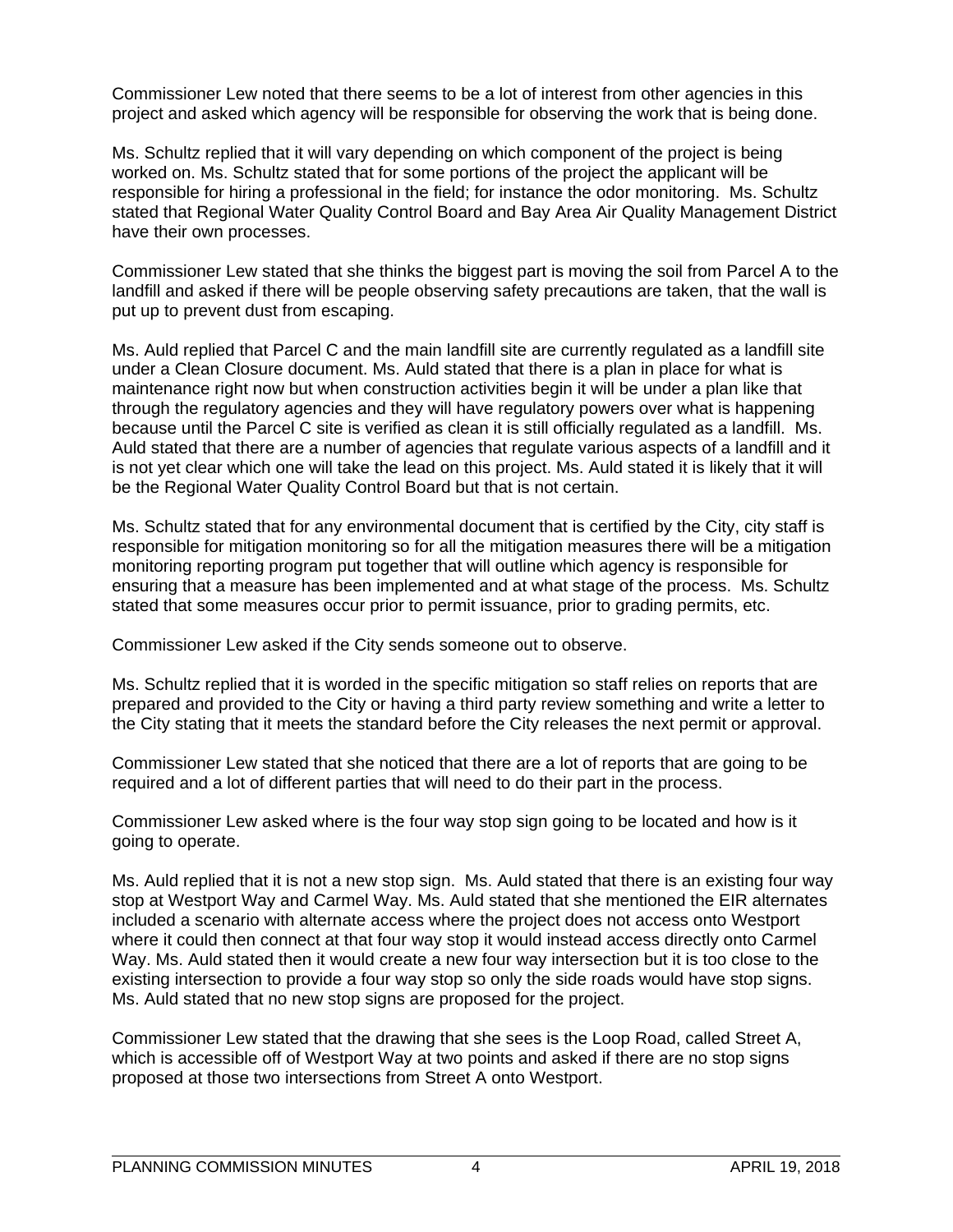Ms. Auld replied that she was referring to existing roads and the two new intersections would have stop signs. Ms. Auld stated that it is a low volume road but she will verify it.

Commissioner Mojadedi asked if there will be access for Fire trucks along Street A.

Ms. Schultz replied that the street has been designed to meet City standards along with fire access.

Commissioner Mojadedi asked if there is an existing septic system in place or will it use the neighboring septic system.

Ms. Schultz replied that everyone in this area is hooked up to the sanitary sewer service provided by Union Sanitary District and so would the new homes.

Commissioner Mojadedi asked if there is going to be an affordable housing fee for this project.

Ms. Schultz replied that there is an inclusionary housing ordinance that requires 15% of units proposed to be set aside for income restricted households. Ms. Schultz stated that City Council can approve payment of an in-lieu fee and on single-family homes of this size the policy has been that an in-lieu fee is a more appropriate strategy to compile dollars that can be invested in affordable projects elsewhere in the City. Ms. Schultz stated that the developer is proposing to pay an in-lieu fee based on the square footage of what they would have provided for affordable units. Ms. Schultz stated that it will be up to the City Council and the fee might be in the range of \$1,000,000 to \$1,500,000.

Commissioner Mojadedi asked during the excavation if odor is identified how long will it last.

Ms. Auld replied that in all the analysis that was done they did not determine there would be any odor that would be occurring. Ms. Auld stated that if odor is identified they have a staged approach to contain it. Ms. Auld stated that first they would use neutralizers that would be onsite, it would be covered, and if it continued, activity would be stopped until such time as it can be appropriately addressed. Ms. Auld stated that if needed the area could be tented so that the odors cannot escape.

Commissioner Mojadedi asked for clarification of an odor barrier.

Ms. Auld replied that it would be a tent that has controlled venting so that the venting from the tent is cleaned from odors before it is vented outside. Ms. Auld stated that the tent would be big enough for a truck to fit inside so that it can be loaded and covered so that the odors cannot escape as it is transported. Ms. Auld stated that sometimes the odors can be diluted.

Commissioner Mojadedi asked for clarification of what odor neutralizers are.

Ms. Auld replied that there are sprays and foams that are used to neutralize odors.

Commissioner Mojadedi noted that when he drives down through Milpitas he notices the odors.

Ms. Auld stated that we are not talking about a long-term odor or a water treatment plant or something like that. Ms. Auld stated that this is a short-term construction project and they can change methods if there is an odor problem.

Commissioner Mojadedi asked if there were burrowing owls what would happen.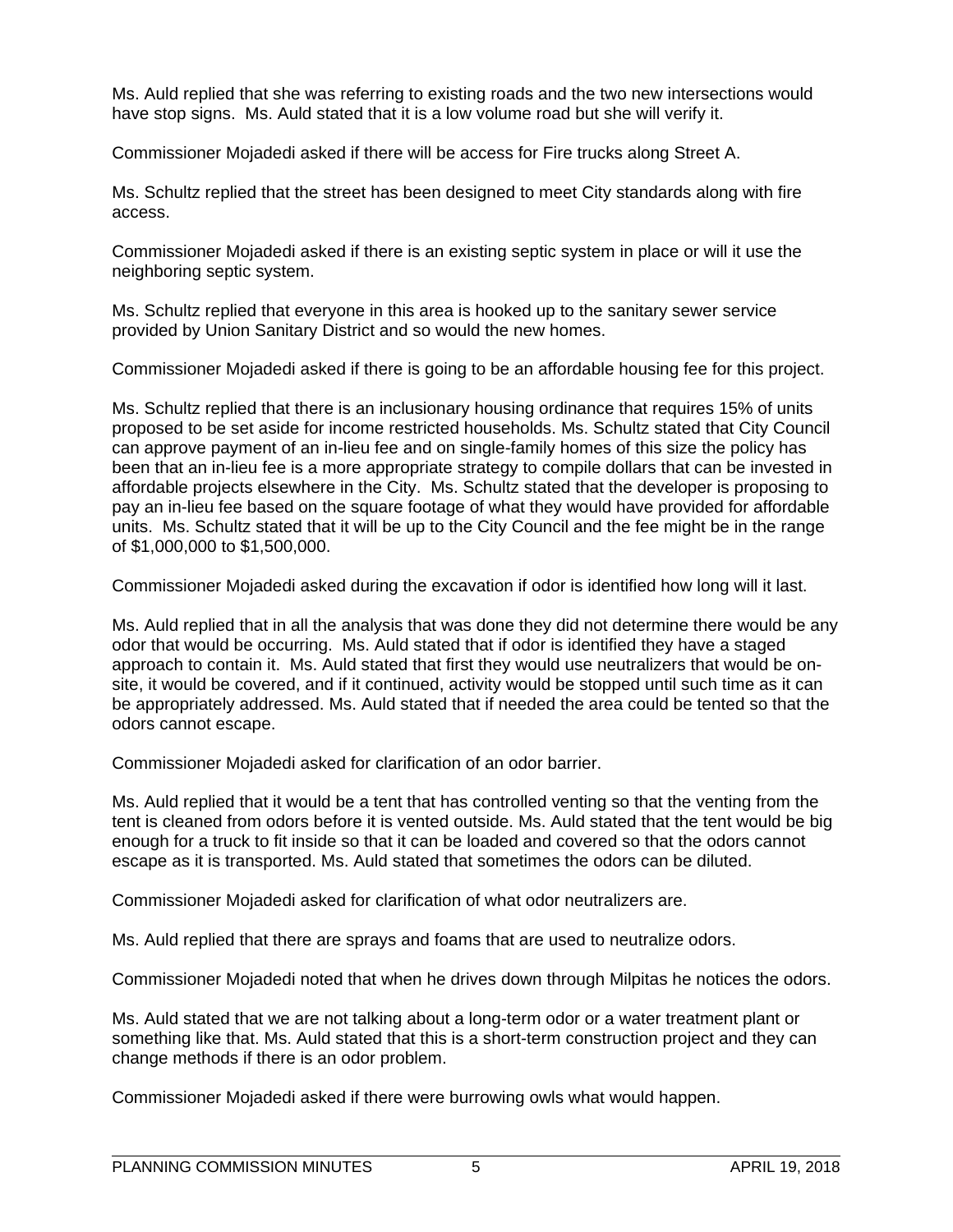Ms. Auld replied that there is a mitigation measure that talks about that. Ms. Auld stated that it depends on where they are found, what time of year it is, etc. Ms. Auld stated that it would depend on what the qualified biologist finds and that is done right before construction starts.

Chairperson Guio asked if these houses are located in a flood plain.

Ms. Schultz replied they will not be. Ms. Schultz stated that the site is in the flood plain but as the 511 area was developed the developments were required to be brought up out of the flood plain area and the new development will be required to as well.

Ms. Auld stated that the site is officially in a flood zone right now according to FEMA maps, however, you can get a letter of map revision based on actual site conditions. Ms. Auld stated that the elevation of the site is higher than the possible flood zone.

Chairperson Guio asked if these changes will affect the landfill gas treatment.

Ms. Auld replied that Parcel C has a monitoring system around the parcel in addition to the system on the main landfill and Parcel C is not part of the flare system right now. Ms. Auld stated that any gas occurring on Parcel C would be just coming up and releasing into the air and it would also be detected by the landfill gas monitoring around the site. Ms. Auld stated that nothing has been detected and it seems that nothing on the site is the type of waste that degrades and causes landfill gas to occur. Ms. Auld stated that there is probably a little bit that occurs but it is such a low level that there is no noticeable level for the neighbors to smell. Ms. Auld stated that in the future the waste will be put on top of the main landfill and it will be added to that landfill gas system so that any gas that it does generate will go to the flare rather than being emitted in the air.

Chairperson Guio asked if the public is allowed to walk on the Turk Island areas.

Ms. Schultz replied that it is fenced off, it is private property and there are liability concerns about public access to the site given the terrain of the site.

Chairperson Guio asked for clarification about fencing around Turk Island.

Ms. Schultz replied that there is fencing around the base of the main landfill and access is restricted. Ms. Schultz stated that Parcel C will be required to have a solid fence around it during construction to reduce debris, odor and noise from going off-site but once the construction is complete then there would be standard residential fencing for the homes and a rural appearance type fence between Parcel A on the west and the main landfill site.

Chairperson Guio asked what the height increase will be for the Turk Island area.

Ms. Schultz replied that the height will not exceed what it was originally. Ms. Schultz stated that settling has occurred and the engineers are estimating a height increase of 10 – 15 feet maximum. Ms. Schultz stated that given the size of the area (47 acres) and the distance from the surrounding neighborhood it is not estimated that this will be a dramatic change in the visual appearance of the landfill.

Chairperson Guio opened the public comment period.

Wilson Hu, Westgate Ventures, stated that they are assisting Nuvera Homes on this development. Mr. Hu thanked staff for their help with this project. Mr. Hu introduced other members of the team that are in the audience this evening.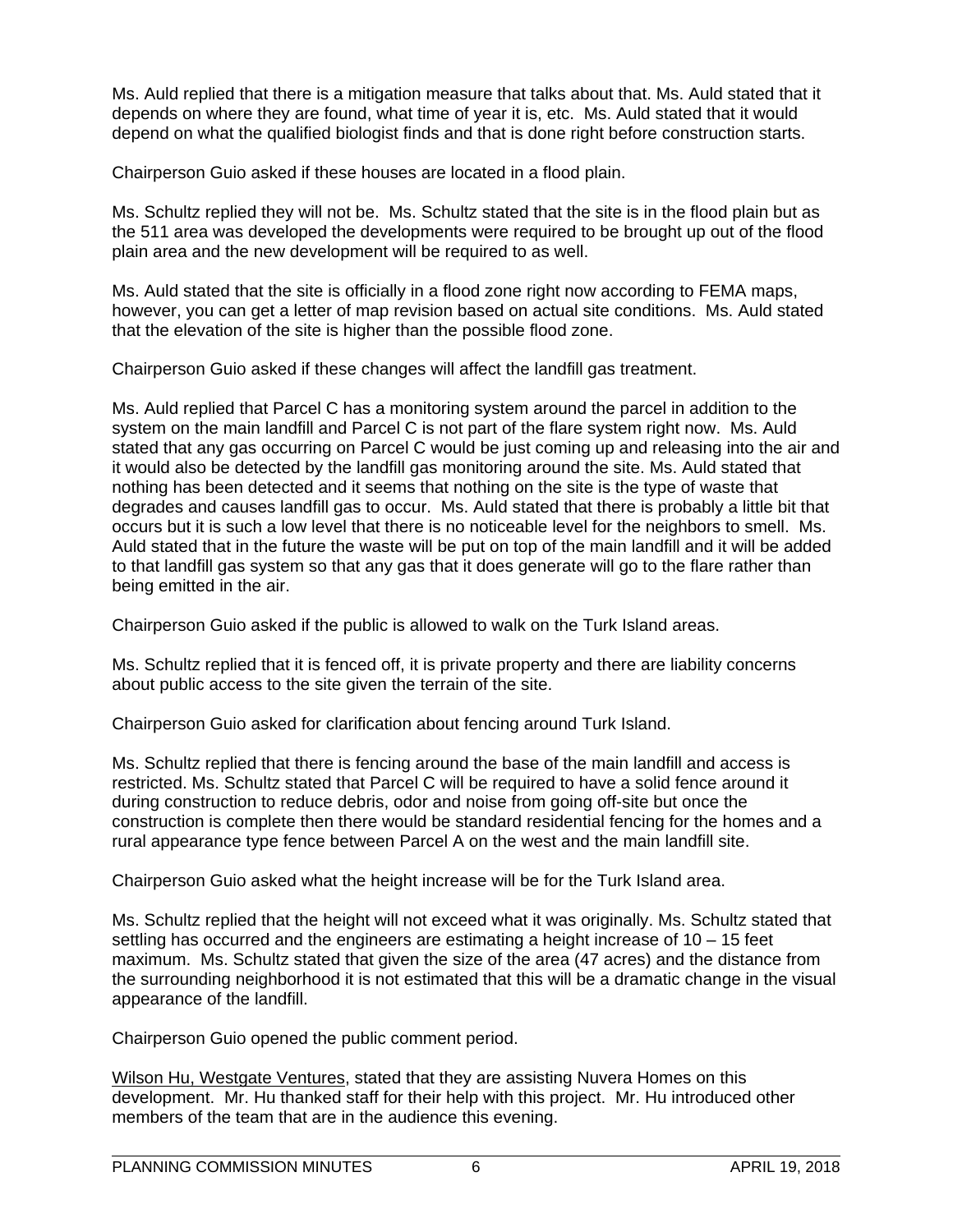Commissioner Lew asked if they have constructed any similar type homes in this area.

Mr. Hu replied that Nuvera Homes is very active throughout the Bay Area.

Commissioner Lew asked what they are anticipating for pricing for these homes.

Mr. Hu replied that they are fairly large, single-family detached homes and it is very difficult to find these types of homes in the Bay Area and he thinks they will be attractive to young families that are looking for homes in good communities, with good schools and good sized backyards.

Commissioner Lew asked if they would be considered affordable compared to similar homes in Fremont and Newark.

Mr. Hu replied that it depends on where in Fremont or Newark, they could be cheaper than some parts of Fremont and more expensive than other parts of Fremont certainly a lot cheaper than a similar sized home in Palo Alto. Mr. Hu stated that it depends on the market at the time they go on sale.

Commissioner Lew asked how they will market these homes.

Mr. Hu replied they will advertise. Mr. Hu stated there would be a model complex available for tours.

Barry Ferrier, 32212 Allison Drive, Union City, CA, gave his history of living in the Bay Area. Mr. Ferrier asked if adding more fill will extend the life of the landfill. Mr. Ferrier stated that he would like to see walking trails on the 47 acres and is worried that this project will delay public access to the landfill.

Chairperson Guio closed the public comment period.

# **2. GENERAL PLAN UPDATE - REVIEW OF PUBLIC FACILITIES AND SERVICES ELEMENT**

Carmela Campbell, Planning Manager, presented the staff report.

Commissioner Gonzales stepped out of the chambers at 8:46 p.m.

Commissioner Gonzales returned to the chambers at 8:51 p.m.

Commissioner Mojadedi stated that he likes this element because he is seeing things that show that the City is willing to "walk the walk" in regards to important elements such as expediting solar applications. Commissioner Mojadedi stated that he agreed with comments from the GPAC about having non-discrimination or implicit bias training, not just for Police staff but for all City employees. Commissioner Mojadedi stated that he would like to see stronger language about broadband to make it available to all residents by 2040.

Commissioner Lew stated that she attended the GPAC meeting last night and it was very informative. Commissioner Lew referred to page 7 regarding the East Bay Community Energy Authority and asked if the City makes the decision as to what the end-users are going to subscribe to.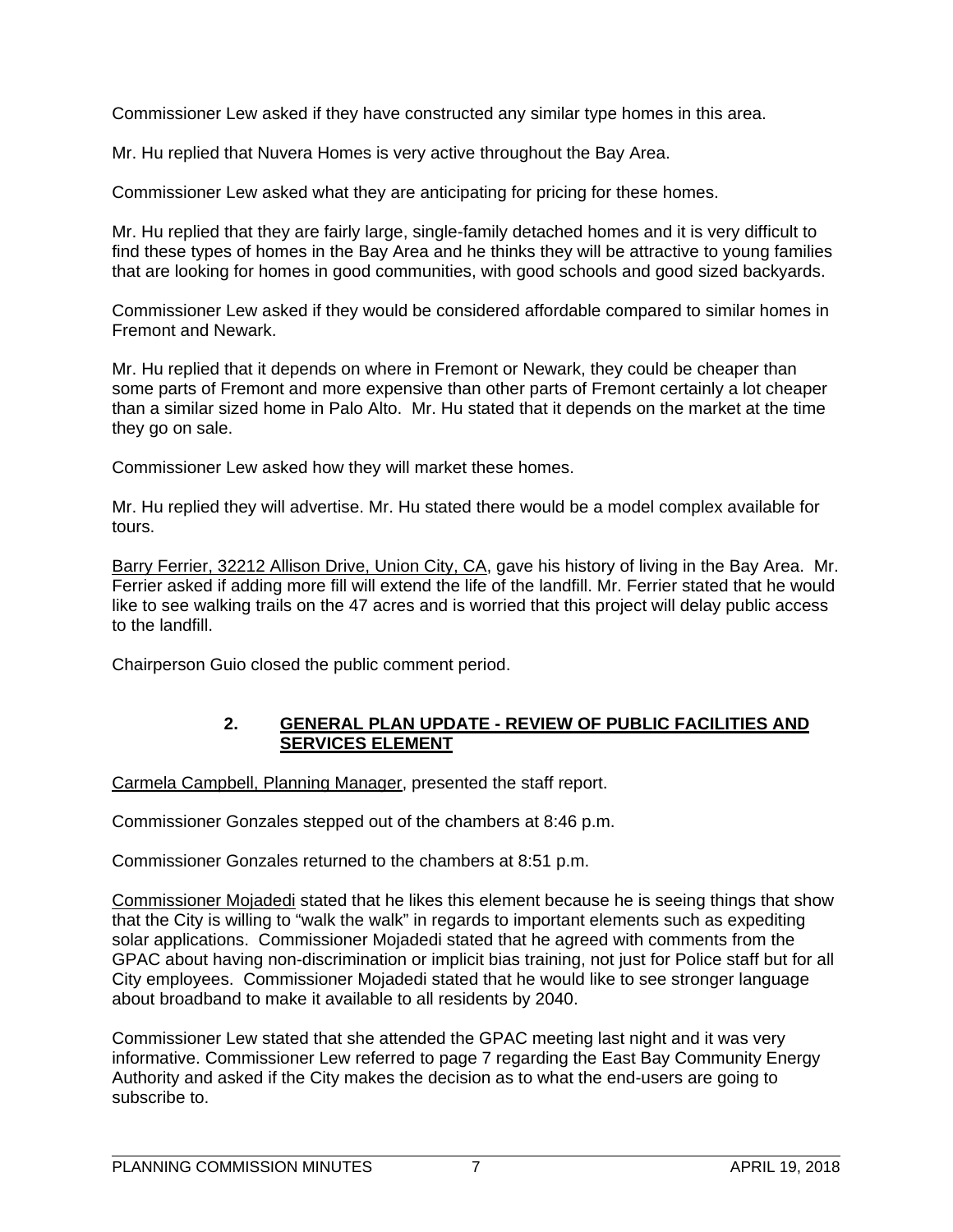Ms. Campbell replied that there is a third-party entity that will manage it and there will be a decision making board that will make these key decisions. Ms. Campbell stated that the public always has the option of not participating; they can opt out and go back to PG&E.

Commissioner Lew clarified that when she says the City is participating it doesn't mean that the residents are opted in automatically.

Ms. Campbell replied that the residents will be opted in automatically.

Commissioner Lew asked what that means in terms of the cost of the residents services.

Ms. Campbell replied that there are two levels and at the Tier 1 the cost is lower than PG&E; Tier 2 will cost will be the same price as PG&E.

Joan Malloy, Economic and Community Development Director, stated that the City joined a Joint Powers Authority with all the rest of the cities in Alameda County, excepting Newark and Pleasanton, who are sitting on the sidelines to see what happens. Ms. Malloy stated that there are two levels. Ms. Malloy stated that we are all opting in but residents can opt out. Ms. Malloy stated that some cities are opting in at the higher cost level because they want a higher level of green. Ms. Malloy stated that Union City is entering at the basic level and the energy should be slightly less expensive that what is being paid today. Ms. Malloy stated that the customer can always opt for a greener mix.

Ms. Campbell stated that Hayward and San Leandro opted in at the tier 2 called "Brilliant" to meet their GHG reduction goals.

Commissioner Lew stated that is very different from what she is hearing from PG&E and they have explained to her that she can choose a plan but that the cost will never be higher than what she is paying now. Commissioner Lew stated that this is very confusing because PG&E will still be sending her a bill. Commissioner Lew stated that she is choosing based on price because it doesn't matter to her what the mix is. Commissioner Lew stated that she doesn't use enough energy to make a difference.

Ms. Campbell stated that she has been to some of the earlier meetings and there was a lot of discussion about making sure that it was cost effective because there are residents that are not concerned about the green mix of their energy and that they would at least see it as a benefit from cost.

Commissioner Lew referred to page 10, PF-4.3 and asked if that impacts the cost that residents are paying on their property tax bill for sewer charge.

Ms. Campbell replied that she doesn't know but by using the gas generation from the solids they are actually reducing their energy demand and reducing costs overall. Ms. Campbell stated that hopefully the ratepayers will benefit from that. Ms. Campbell stated that she believes they may have gotten a grant for part of this program.

Commissioner Lew stated that these are all really nice ideas about energy generation but really the bottom line is what does it do to our pocketbook. Commissioner Lew stated that she doesn't think that there is any policy in any of these sections that talk about costs to the end-user and how is that controlled. Commissioner Lew stated that she believes in living within her means so she expects all these agencies to start living within their means. Commissioner Lew stated that these agencies cannot keep going out to the voters every two or three years asking for more money and that includes the City of Union City. Commissioner Lew stated that it is great that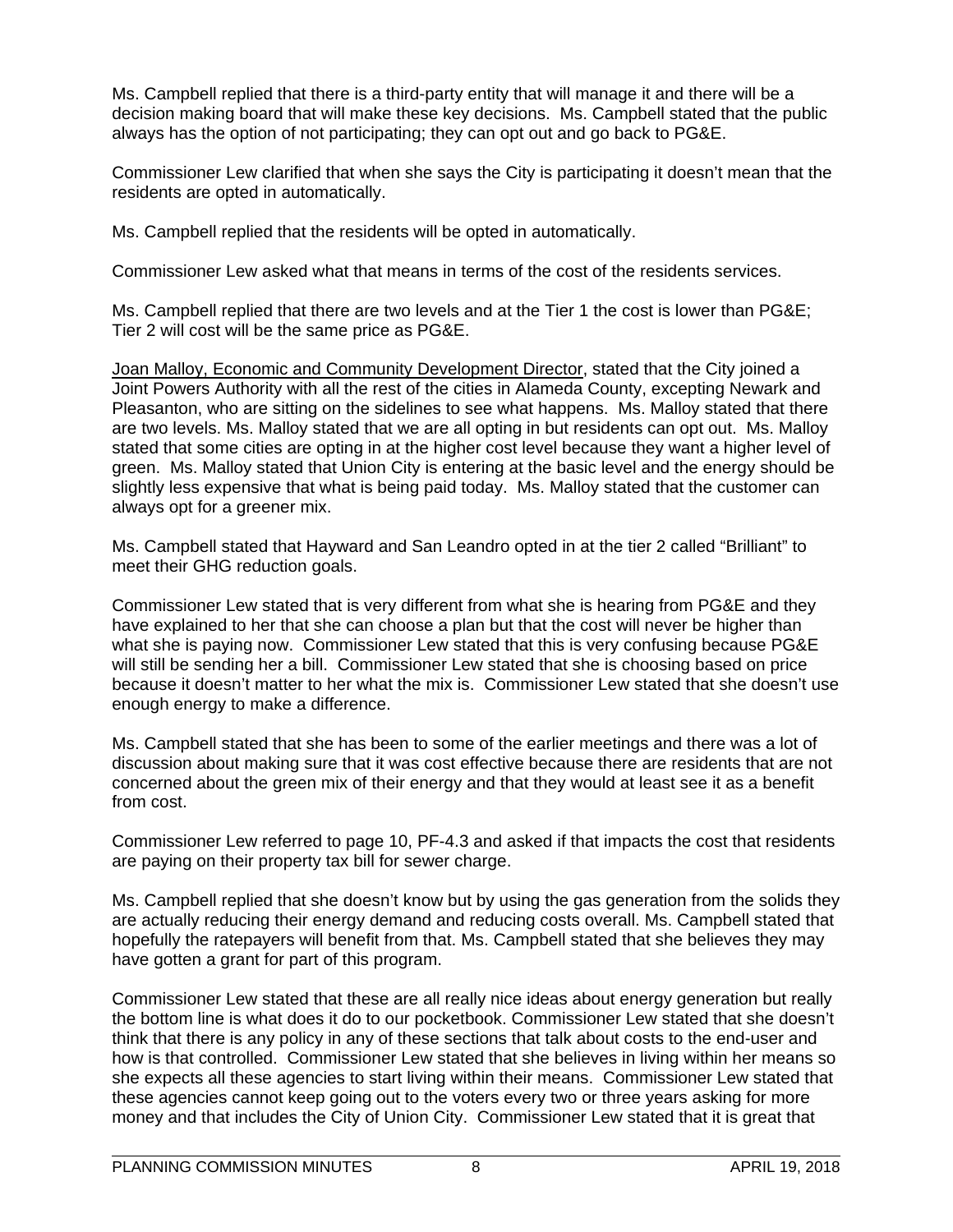the city supports the Public Safety Parcel tax and the sales tax but if you keep relying on voters someday they are not going to be there for you and you need to find other sources of revenue or start living within your means. Commissioner Lew stated that she would like to see a policy that addresses the fact that there isn't enough money to go around, so you need to work smarter and live within your means or find other sources of revenue. Commissioner Lew stated that there needs to be more education to the public about what not to put in the wastewater and what not to flush down the toilets because of the ecological problems that are occurring downstream. Commissioner Lew stated that Republic and Tri-Ced need to do more education to the public in regards to this issue. Commissioner Lew referred to PF-6-10 and suggested that "equalize" should be replaced and that this is similar to her comment made the night before.

Commissioner Lew referred to page 19 and asked if these broadband facilities would be owned by the City or contracted from a carrier. Ms. Campbell replied that it is her understanding that the objective is for the City to own the broadband and fiber facilities because other cities have contracted with third-parties and lost control of it and we want to maintain and manage it.

Ms. Malloy stated that there are several levels that this applies to; one the City would like to manage and maintain broadband to the extent that we can. Ms. Malloy stated that certain areas of the City have conduit and that the Station District is a high priority. Ms. Malloy stated that in the industrial districts service may be more cheaply provided by the small cell technology that is being rolled out. Ms. Malloy stated that one of the goals in the Economic Development section is to encourage competition because that is one of the best ways to lower prices among providers. Ms. Malloy stated that the cities will likely not ever own all the conduit throughout the city; specifically residential areas that are fairly well served by Comcast and AT&T. Ms. Malloy stated that what we can do is to encourage competition and make sure the infrastructure is there. Ms. Malloy added that the City does control its light poles and Public Works is leading the effort regarding small cell site technology and how that will be implemented throughout the City.

Commissioner Lew asked how would the cost be recovered for the portions that are City owned.

Ms. Malloy replied that there would be a third-party operator and they would be charging users for their service. Ms. Malloy stated that on new development the City is requiring the installation of broadband conduit so people can have dark fiber connections ultimately.

Commissioner Lew stated that the conduit and the fiber should be brought into all buildings. Commissioner Lew stated that the building owner owns the facility but there has to be a service provider and she doesn't see how the City can make money from it. Commissioner Lew added that she could see where they might break even but she thinks they should make a profit.

Ms. Campbell stated that the broadband policy was somewhat informed by a broadband study that the City did. Ms. Campbell stated that the City hired a consultant to guide the city and the role was not necessarily to make money (but not to lose money) but to provide an economic development attraction tool to attract businesses to meet our larger economic development goals.

Ms. Lew stated that certain carriers lease facilities from the big carriers (i.e. Verizon, AT&T) and that they get costs at wholesale. Ms. Campbell offered to have a sit-down with Commissioner Lew and Gloria Ortega, the Economic Development Manager, regarding her insights on the industry. Commissioner Lew stated she wants to provide information to inform the policies in a way that will benefit the residents.

Commissioner Lew stated that it is very important to include awareness about cyber security, hacking and stealing data and intrusions. Commissioner Lew stated that her number one pet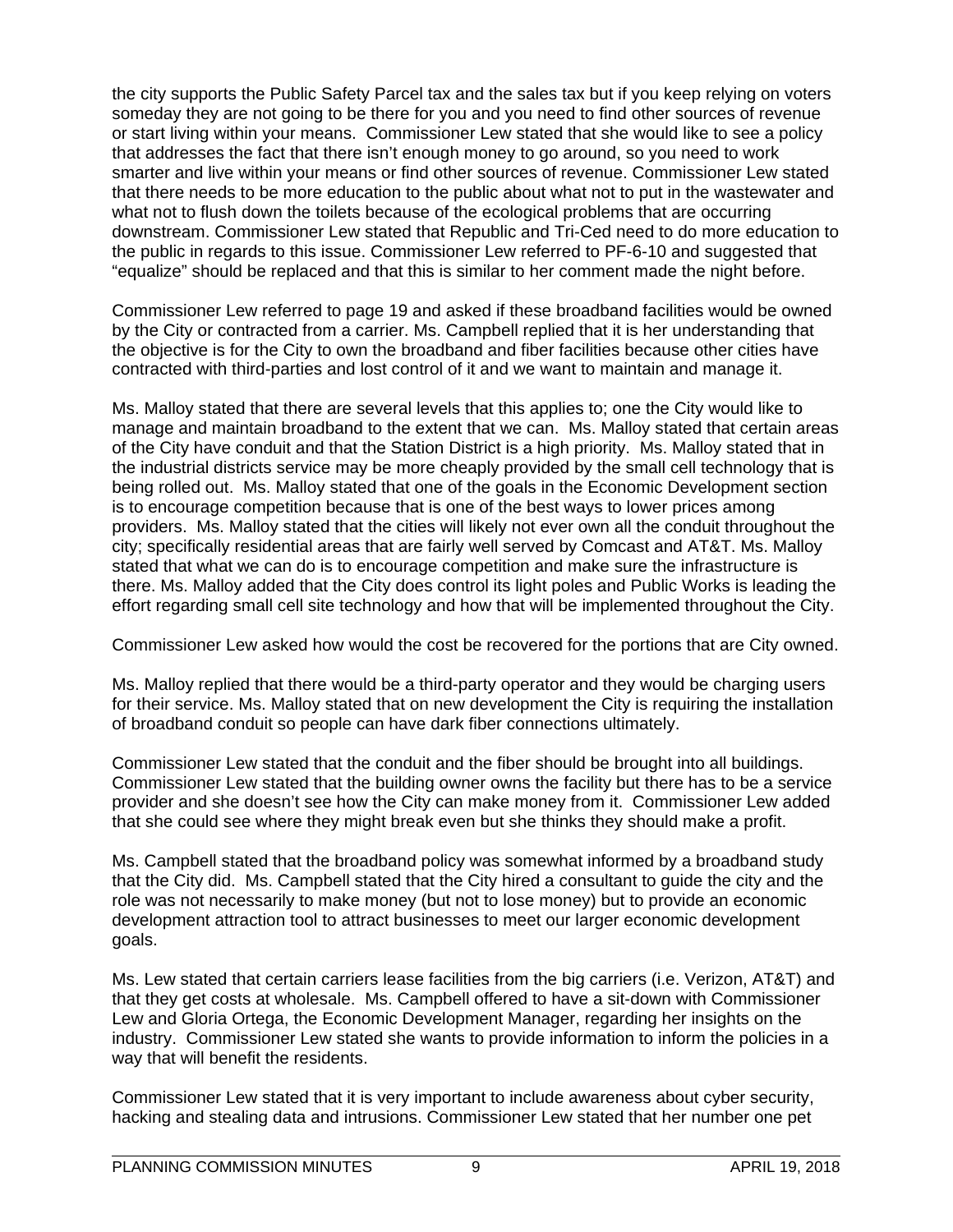peeve is the Canadian Geese that create huge messes. Commissioner Lew referenced the lagoon and how it used to be cleaner. Commissioner Lew stated that she thinks there should be policies about controlling geese, ducks and feral cats. Commissioner Lew suggested including wording about keeping our parks cleaner.

Ms. Campbell clarified that the comment isn't about the Civic Center specifically but about all the city facilities.

Commissioner Gonzales stated that he had a poor experience with the Fire Department several years ago and he hopes that the service has improved.

Chairperson Guio asked how are the impact fees managed.

Ms. Malloy replied that impact fees are collected at the time of development and put into very specific accounts by the Finance department. Ms. Malloy stated that through the Capital Improvement Program (CIP) process and the budgeting process there are projects identified for the immediate two-year budget cycle and there is also a five-year plan for additional projects. Ms. Malloy stated that impact fees could be one source of a project's funding.

Chairperson Guio referred to a person in Palo Alto who is the Chief Information Officer and asked if the idea of a "Smart City" is covered anywhere in the General Plan.

Ms. Campbell replied that they have already spoken with the consultant about adding a policy in that regard. Ms. Campbell stated that if it is not in this section it might be in the General Government section but staff will make sure that it is included.

> **3. REPORT ON CONFORMANCE WITH THE GENERAL PLAN OF CITY PROPERTY TO BE SOLD LOCATED ON ELEVENTH STREET;** Prior to the sale of City owned properties the Planning Commission is required to confirm that these properties are in conformance with the General Plan. The property is a vacant lot located 11<sup>th</sup> Street and identified as APN: 486-30-13-5.

Joan Malloy, Economic and Community Development Manager, presented the staff report.

Commissioner Lew stated that the desk item answered her questions.

Commissioner Gonzales clarified that the commission is confirming that the sale is appropriate.

Commissioner Gonzales made a motion for the Planning Commission to adopt a resolution confirming that the disposition of the property located on  $11<sup>th</sup>$  Street, APN 486-30-13-5, conforms to the General Plan and that this determination is exempt from CEQA.

Commissioner Lew seconded the motion.

AYES 4 (Gonzales, Guio, Lew, Mojadedi) NOES 0 ABSTAIN 0<br>ABSENT 1 1 (Mann)